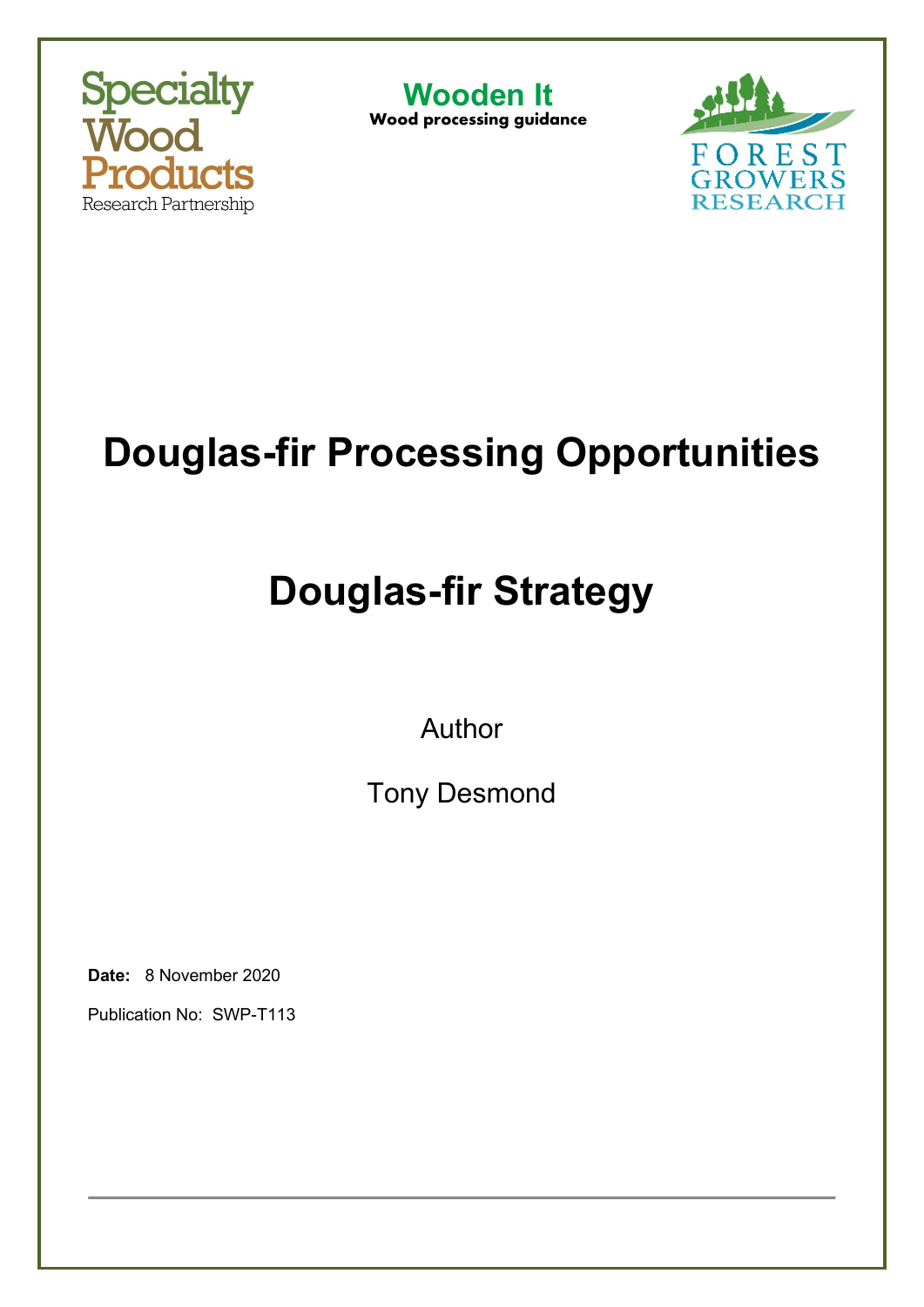# **TABLE OF CONTENTS**

| <b>INTRODUCTION</b> |  |
|---------------------|--|
|                     |  |
|                     |  |
|                     |  |
|                     |  |
|                     |  |
|                     |  |
|                     |  |
|                     |  |
|                     |  |
|                     |  |
|                     |  |
|                     |  |
|                     |  |
|                     |  |
|                     |  |
|                     |  |
|                     |  |
|                     |  |
|                     |  |
|                     |  |
|                     |  |
|                     |  |
|                     |  |
|                     |  |
|                     |  |
|                     |  |
|                     |  |
|                     |  |
|                     |  |
|                     |  |
|                     |  |
|                     |  |
|                     |  |
|                     |  |
|                     |  |
|                     |  |



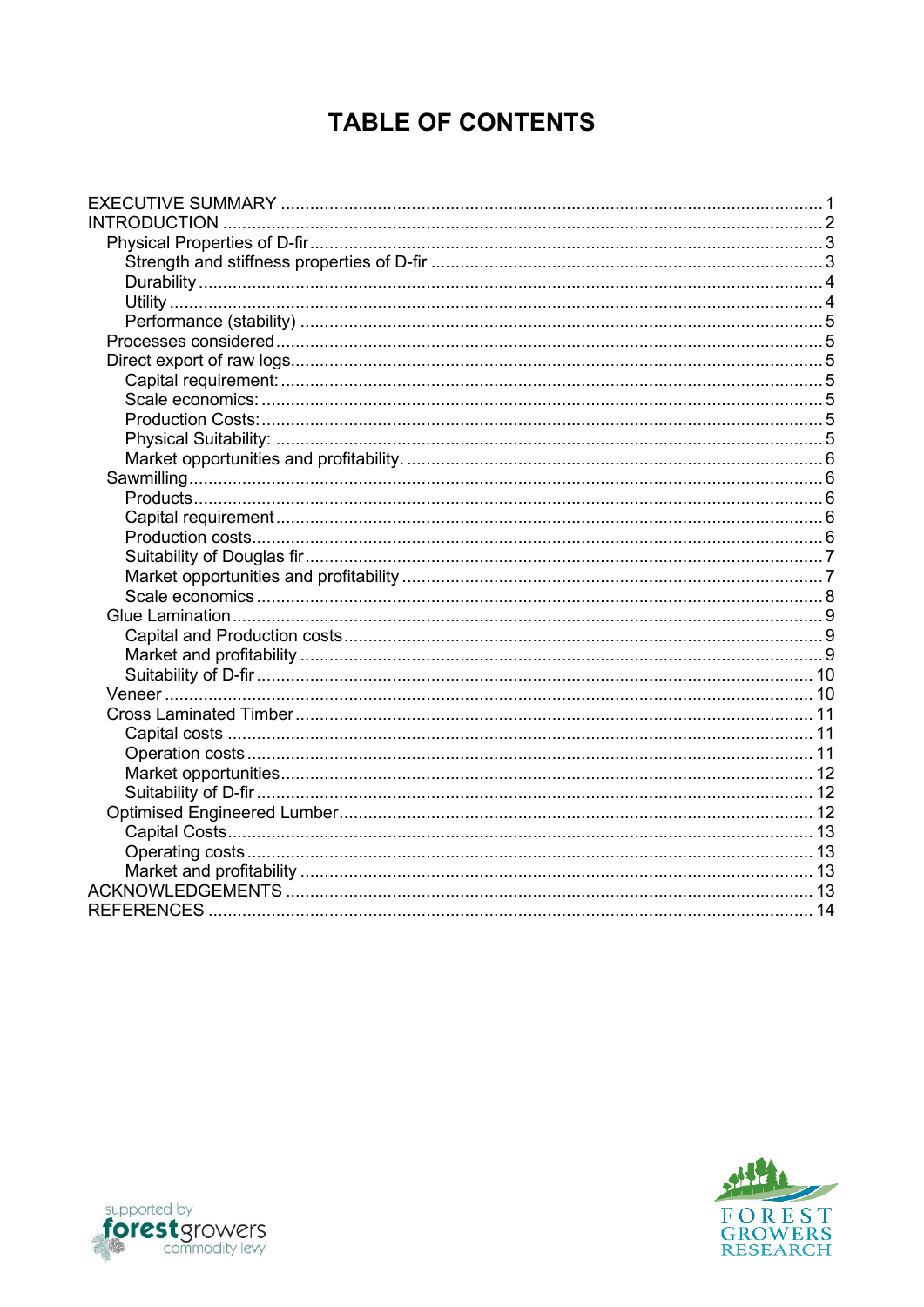# <span id="page-2-0"></span>**EXECUTIVE SUMMARY**

Douglas-fir, as the second most widely grown exotic species in New Zealand, has an important role in New Zealand forestry and all wood consuming industries. Its greatest asset lies in its structural properties and these have been put to good use in New Zealand over many decades. This study investigates and evaluates some of the more attractive options for bringing Douglas-fir to the market.

Douglas-fir has advantages over the most widely planted exotic species in New Zealand, Pinus radiata, in its physical properties of stability, stiffness, natural durability, and strength to weight ratio. In qualities such as machinability, brittleness on nailing - both products of the large difference between early-wood and late-wood densities - and time to maturity it is less attractive than P. radiata.

In reaction to leaky home experiences in the late  $20<sup>th</sup>$  century, the New Zealand building code was changed to eliminate the use of any untreated softwoods in normal construction. However, in 2011 D-fir's natural resistance to wetting and associated decay mechanisms was again recognised by an amendment to the building code allowing its use in indoor areas, but in the meantime kiln dried and treated radiata had moved in to occupy the niche that Douglas-fir had enjoyed. In most cases now Douglas-fir is graded the same way as radiata and marketed alongside it where, perhaps its stiffness advantages are not leveraged as effectively as they could be.

Of the options available for the use of Douglas-fir logs the least-cost lowest-risk option is that of exporting whole logs. Douglas-fir logs command a premium over radiata logs in the markets they are traded.

Sawmilling and marketing structural wood alongside radiata requires a lot of capital and must bear a higher log cost driven by log export prices. On the face of it, sawmilling Douglas-fir has little economic attraction unless the product goes into specialty markets or has value added by further processing.

Opportunities to add value by further processing already exist in the form of engineered wood products including glue laminated products, mass timber products like cross-laminated timber, and developing technology like optimised engineered lumber (OEL™) products. All these processes are capable of differentiating Douglas-fir by making use of its inherent strengths.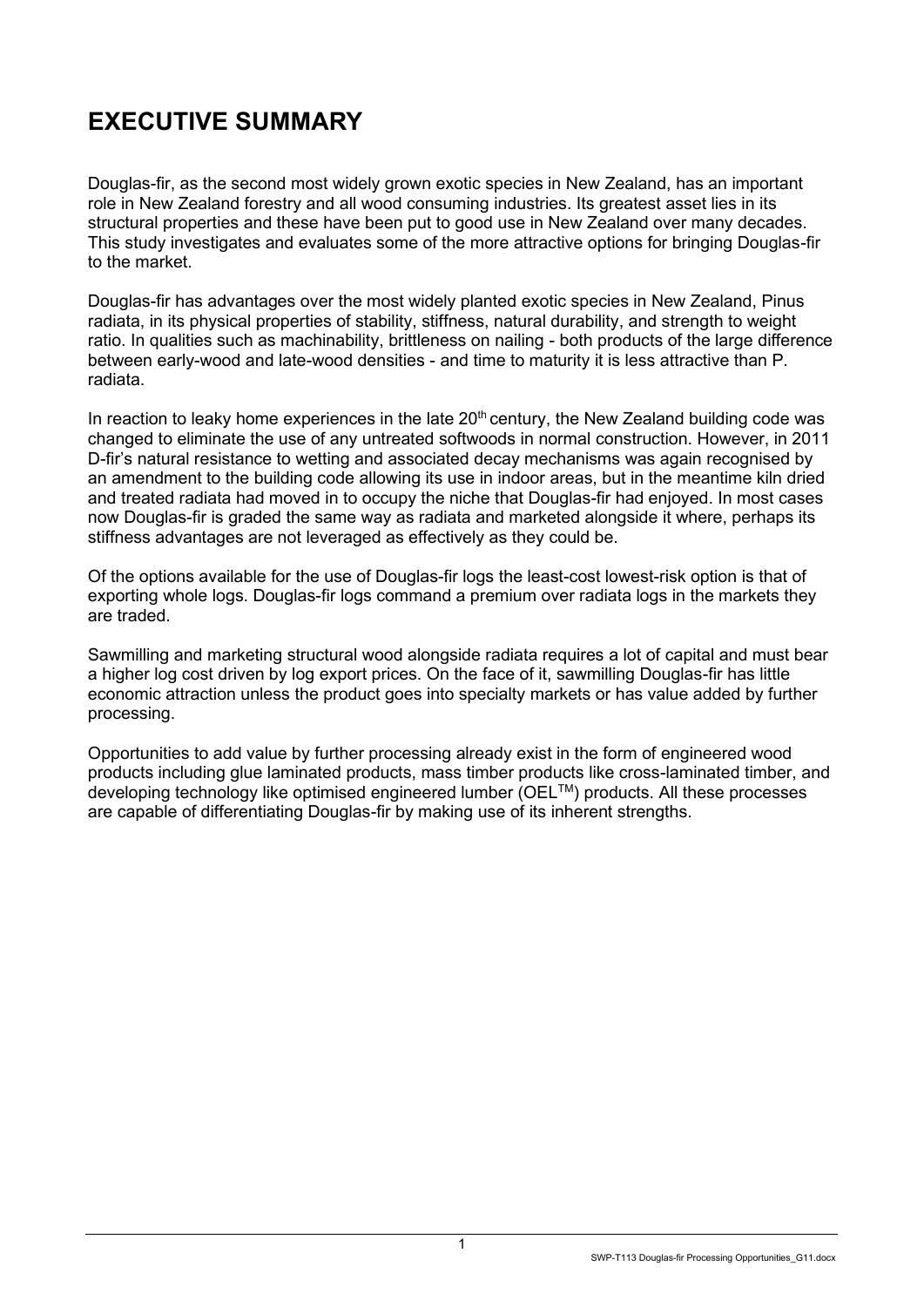# <span id="page-3-0"></span>**INTRODUCTION**

This report is the second part of a three-stage project to develop a regional processing strategy for Douglas-fir (D-fir).

> Stage one – Characterisation of the resource, used MPI data and grower/mangers' comments to describe the regional and age class distribution of the D-fir resource.

Stage two – will investigate processing options ranging from, exporting raw logs to such recent technologies as Cross laminated timber (CLT) and Optimised Engineered Wood (OEL™). Stage two will consider such things as

capital requirement, scale economics, production costs, the physical suitability for Douglas-fir, market opportunities and profitability for each option.

Stage three will combine the information from the previous two stages to identify which process approaches are likely to be more successful in each region.

D-fir has been recognised to have advantages over radiata in stability (Sargent & Durbin, 2019), stiffness (Bier,1988, *rev, Britton*, 1999), limited natural durability (NZ Building code, April 2011 para 3.2.2.2), and weight/strength ratio, with disadvantages in brittleness and quality of machine finish.

These characteristics meant that in the 1970s to 1990s, when kiln dried pine was not so widely available, D-fir was used in roof trusses, wall frames, and solid or laminated beams. During this era natural wood wall panelling and exposed beams were fashionable, and D-fir was popular in these uses because its colour and early/latewood contrasts were seen as attractive and natural wood finishes do not highlight machining irregularities as much as smooth paint finishes do.

There is still some demand for large cross sections for beams and lintels, and for boards for wall lining, however it is difficult to differentiate D-fir from radiata in uses such as wall frames and trusses (personal communication, various, 2020).

There is a small demand from those seeking to use untreated timber in their buildings and for some horticultural uses where treated wood is undesirable (Grant Hagan, Dave Butler Red Stag, personal communication, 2020) but it is currently regarded as an alternative to KD radiata rather than a more attractive substitute.

It has been used and tested more recently in cross laminated timber (CLT) and optimised engineered (OEL) products and proves to be as effective as kiln dried radiata in these roles. With a few exceptions there seems to be little or no effort to differentiate it from KD radiata based on its stability or stiffness qualities.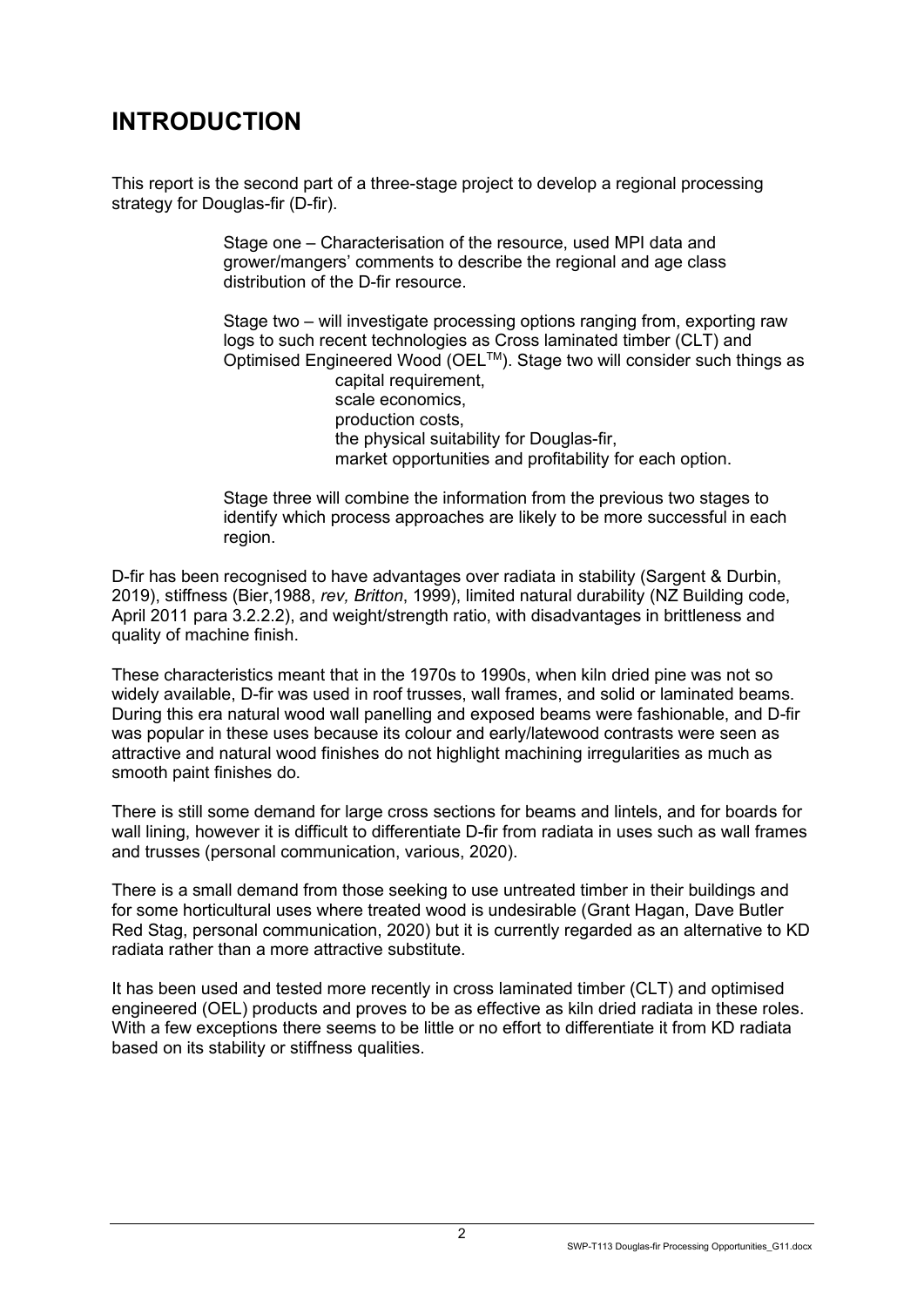# <span id="page-4-0"></span>**Physical Properties of D-fir**

"Because of its good strength and stability New Zealand grown Douglas-fir is primarily suited for use as a structural and framing timber. It has greater fibre length than radiata pine and a major advantage is that wood density and strength do not decrease near the pith, allowing framing timber to be sawn from much smaller logs including thinnings. When used above ground it does not need to be treated with preservative, so it can be sold to the end-user straight off the saw. Douglas-fir timber has a low moisture content and dries with little distortion. As well as its suitability for light timber framing, it is valued for internal exposed post and beam construction" (FRI Bulletin, 124/14, 1994).

"Unlike radiata pine, there is a clear distinction between the density of wood laid down in autumn (latewood) and wood deposited in spring/summer (earlywood). Within each growth ring, the latewood band is very hard and dense, and the earlywood is very soft. This sharp contrast determines much of Douglas-fir's virtues and failings. Given New Zealand's rapid growth rates- with wide growth rings as a result- the high-density areas are clearly visible in finished timber. This may sometimes look attractive, particularly in combination with the rich red colour of the heartwood, but it is very difficult to create a smooth finish- and it is also problematic to achieve consistent results when staining, gluing, painting or varnishing. For these reasons, therefore, New Zealand-grown Douglas-fir is not a preferred timber for the "appearance grade" market. Radiata pine, with its even texture, is more suitable for this purpose. Within each growth ring, dark bands of very dense wood are laid down in autumn, contrasting with lighter bands of soft earlywood (P. De La Mare) But the very features that make Douglas-fir unsuitable for appearance-grade products also confer an advantage for structural grades. Concentration of a high proportion of wood material in latewood bands creates structures that enhance strength for a given weight- the same principle is used in modern engineering designs. Yet for the lamination ("sandwich") effect to operate well there must be several growth rings in any cross-section of wood. This means that Douglas-fir is not favoured for small items or detailed mouldings - the risks of encountering a patch of substandard earlywood is too high. (Maclaren, FRI Bulletin, 237 2009, p.19).

#### <span id="page-4-1"></span>**Strength and stiffness properties of D-fir**

In D-fir "Branch size and wood density have been shown to be the most important factors influencing timber stiffness and strength - especially the former. (FRI Bulletin, 237, p. 20).

| <b>Branch Diameter (mm)</b> | Wood density required ( $kg/m3$ ) |
|-----------------------------|-----------------------------------|
| 64                          |                                   |
|                             |                                   |
|                             |                                   |
| 25                          |                                   |
| 1 ว                         |                                   |

Table 1: Wood density required to achieve stiffness of 5.5kPa at given branch size in D-fir. (FRI Bulletin, 237- Maclaren, 2009).

#### From analysis of short clear samples, D-fir exhibits a significantly smaller within-tree variability in strength and stiffness characteristics than P radiata.

"Expressed as coefficient of variance between small clear specimens from the same radial position (growth ring), the variation ranged from 8% to 32% for P. radiata and from 7% to 13% for Douglas fir." (Hanson, Knowles, Walford, n.d.).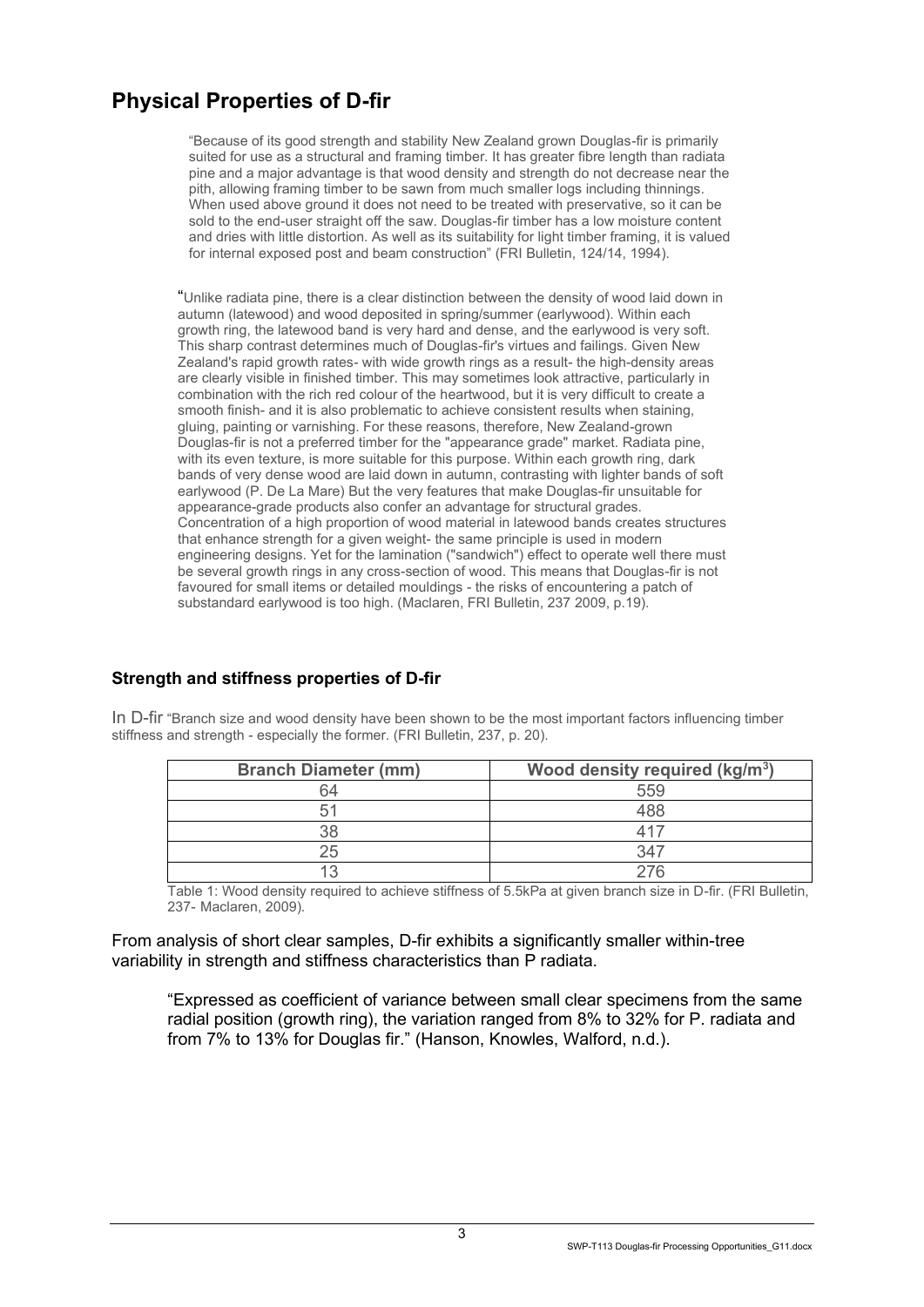#### <span id="page-5-0"></span>**Durability**

As a refractory species, D-fir cannot be treated with preservatives in the same way as radiata and other pines. However, in the untreated state it has a reasonable resistance to common decay mechanisms if it is kept dry or experiences only rare wetting in service. D-fir ….

> "would need to be submerged in water for four days to absorb enough water to reach a decay level of moisture" (FRI bulletin 237, 2009, p23).

The innate resistance to wetting and decay means that the building code now allows its use for building components in weather-protected areas.

Table 2 shows the results of a test conducted at FRI stress testing and assessing the appearance of boards exposed in the open for two years.

| <b>Treatment</b>              | <b>Failure rate</b><br>(No boards failure deflection<br>test) | <b>Condition score</b><br>$(1 = Poor, 10 = Good)$ |
|-------------------------------|---------------------------------------------------------------|---------------------------------------------------|
| H1.2 treated radiata pine     | None                                                          | 10.0                                              |
| Untreated Douglas-fir         | None                                                          | 7.4                                               |
| heartwood                     |                                                               |                                                   |
| Untreated Douglas-fir sapwood | 2/33                                                          | 5.4                                               |
| Untreated radiata heartwood   | 13/23                                                         | 2.3                                               |
| Untreated radiata sapwood     | 23/23                                                         | 0.1                                               |

Table 2: Douglas-fir versus radiata pine timber- durability after 2 years (FRI bulletin 237, 2009, p23)

Under the auspices of SWP, SCION has put some Douglas-fir samples through the thermal modification process in order to determine if its durability can be enhanced in this way. The samples were installed in SCION's fungus cellar in June 2018 to begin the three-year trial. Thermal modification has proven to be successful in increasing durability and stability in timber from many other species and the outlook for D-fir is optimistic (Sargent, 2018).

Some suppliers advertise an H1.2 treated D-fir product for sale in the New Zealand market.

#### <span id="page-5-1"></span>**Utility**

(Machinablity, gluability etc.)

The large density variation between earlywood and latewood within a single growth ring presents several difficulties when using D-fir.

> "…..It also makes the wood more likely to split when, for example, nailing near the end of a board; it makes the species (when fast-grown) inferior for peeling for plywood or veneer; it makes the wood more splinter-prone- these splinters even reduce the value for some pulpwood markets." (FRI Bulletin 237, 2009, p 19).

All processors who use D-fir for glued products – glue-laminated beams, CLT, and OEL – express satisfaction with how D-fir glues and presses and note no difference between the performance of D-fir and that of other timbers.

The difficulty associated with peeling D-fir for veneer means it is seldom, if ever, used for products such as ply and LVL in New Zealand. It is also difficult to trace mills in the US that are still peeling Oregon for veneer. It is reasonably easy to locate suppliers of quarter-sawn (probably sliced) D-fir veneer, but I have not managed to trace a single supplier of rotary-cut D-fir veneer.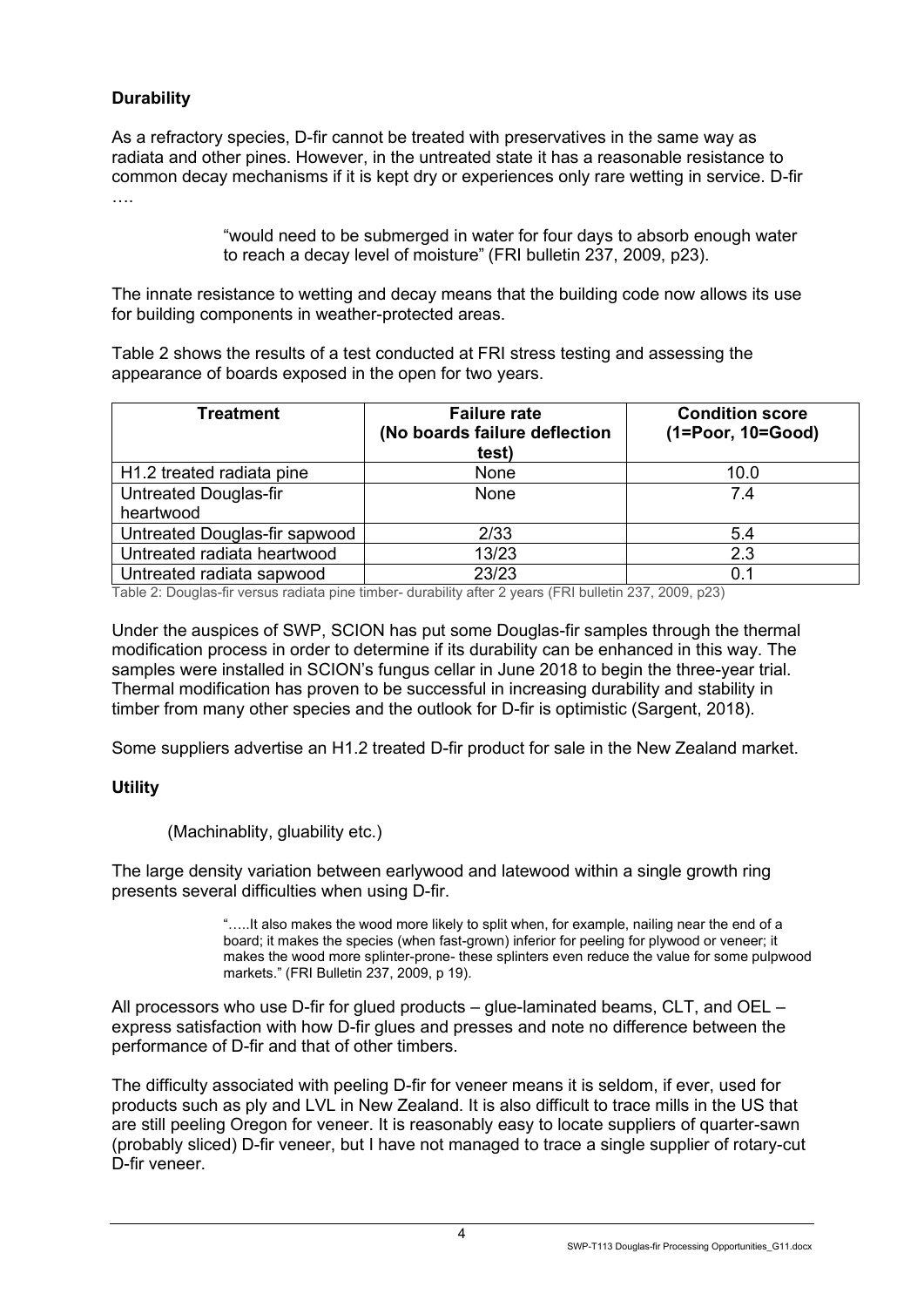#### <span id="page-6-0"></span>**Performance (stability)**

Green D-fir moves much less on drying than does green radiata pine. For this reason, in the 1970s, 80s and 90s when it was still common to build wall frames and roof trusses with green timber, D-fir was often preferred over radiata.

D-fir also exhibits very low variation in wood properties from the bark to the pith so, although shrinkage figures are similar to those for radiata, there is likely to much less differential shrinkage within a single piece leading to less shape distortion.

> Degradation following drying is an issue, but not to the same extent as radiata pine. Spiral grain, longitudinal shrinkage and compression wood are less common. Twisting, crook and spring (mostly caused by grain deviation around knots) are the most likely problems, but unlike radiata pine - there are few complications resulting from the presence of pith in a piece of timber. Any warping will most likely occur in the initial two months of drying, after which it is a very stable timber. (FRI bulletin 237, 2009,

> Shrinkage in Douglas-fir (Table 6) is slightly higher than for radiata pine, but Douglas-fir is more stable in response to changes in humidity. (Cown, 1992, cited in FRI Bulletin 124/14).

## <span id="page-6-1"></span>**Processes considered**

We investigated a number of the processing opportunities available for D-fir in the following section. For each we will discuss,

- capital set-up cost,
- cost of production,
- market opportunities and competitive environment.

### <span id="page-6-2"></span>**Direct export of raw logs**

#### <span id="page-6-3"></span>**Capital requirement:**

Log export infrastructure is already established in most major New Zealand ports and there are many companies ready and willing to help forest growers into the raw log export market. This means there is no need for extra capital outlay to export raw logs.

#### <span id="page-6-4"></span>**Scale economics:**

The existence of so many export options means that there are many opportunities to consolidate logs from several sources into economic shipping parcels and specialists in this work in most log broking companies. Therefore, small wood lots can be sold at good prices into export shipments.

#### <span id="page-6-5"></span>**Production Costs:**

Compared to other options considered, direct export has the lowest post harvest cost associated with it.

#### <span id="page-6-6"></span>**Physical Suitability:**

There is plenty of demand for D-fir logs in Japan and the logs stack at least as well as radiata in a ship.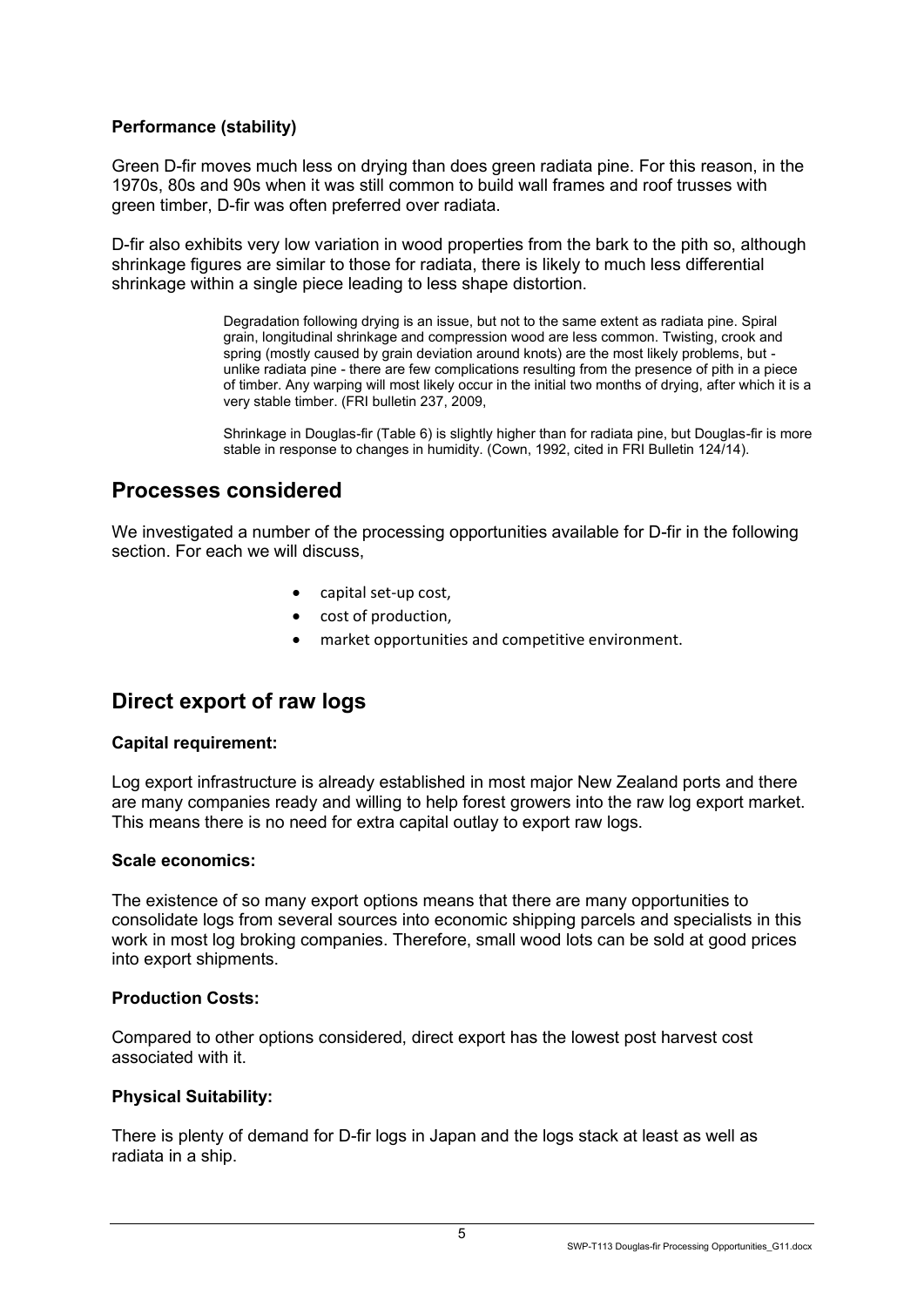#### <span id="page-7-0"></span>**Market opportunities and profitability.**

D-fir usually enjoys a premium over radiata in the log export markets for several reasons including the perception that scaling method appears to deliver more wood than is invoiced. D-fir substitutes U.S Oregon in the Japanese market so is tallied the same way.

"The United States market stiII uses "board feet" as determined by the complicated Scribner Log Scale, and the log export market uses an estimate of volume based on the equally confusing Japanese Agricultural Standard UAS). (FRI Bulletin 237, 2009)."

This remains the case and gives D-fir an advantage over radiata in most markets. "D-fir consistently commands a premium over radiata and demand for D-fir holds as markets soften " (Andy Easton TPT, personal communication,2020).

Years of access to D-fir logs from the US have sustained an appetite for these logs in Asia, and New Zealand sourced logs help feed this demand.

## <span id="page-7-1"></span>**Sawmilling**

#### <span id="page-7-2"></span>**Products**

Framing Large beams/ lintels/ posts Laminate/ remanufacturing feedstock Packaging and industrial

#### <span id="page-7-3"></span>**Capital requirement**

Sawmill capital costs vary relative to the volume processed and the level of technology employed. As a rule, investing more capital in capacity and advanced technology will reduce operating costs and increase value recovered. So, the amount spent putting a mill together is governed by the resource available to process and the products the mill is aiming to cut.

There is usually a range of used sawmill equipment available globally that, carefully selected, could go some way to reducing the capital input required to build a mill, however, the sawing equipment itself usually represents a smaller part of the overall cost of establishing a new sawmill.

Indicative capital costs include around \$NZ100million for a sawmill capable of cutting 400,000-500,000  $m<sup>3</sup>$  product p.a., excluding buildings. It is unlikely that any region in New Zealand could support such a mill on a diet of D-fir alone.

At the other end of the range a new "Super Saver" log line capable of producing 40,000  $\text{m}^3$ p.a. would cost \$NZ15 million. This capacity can be doubled with addition of one more machine centre for around \$1.5 million (Skookum Technology Ltd).

#### <span id="page-7-4"></span>**Production costs**

D-fir has an advantage over radiata in that, the ability to recover high structural value from the centre of the log and from juvenile wood (upper logs and thinnings) means there is smaller volume of low-value arising products to deal with. These arising products not only reduce the average value return-to-log, but in many cases accrue un-recoverable costs such as drying and handling, before being culled from higher grade material.

For the purpose of this report, production cost will only consider the process under discussion – in this case, sawmilling – and exclude other costs such as logs, drying,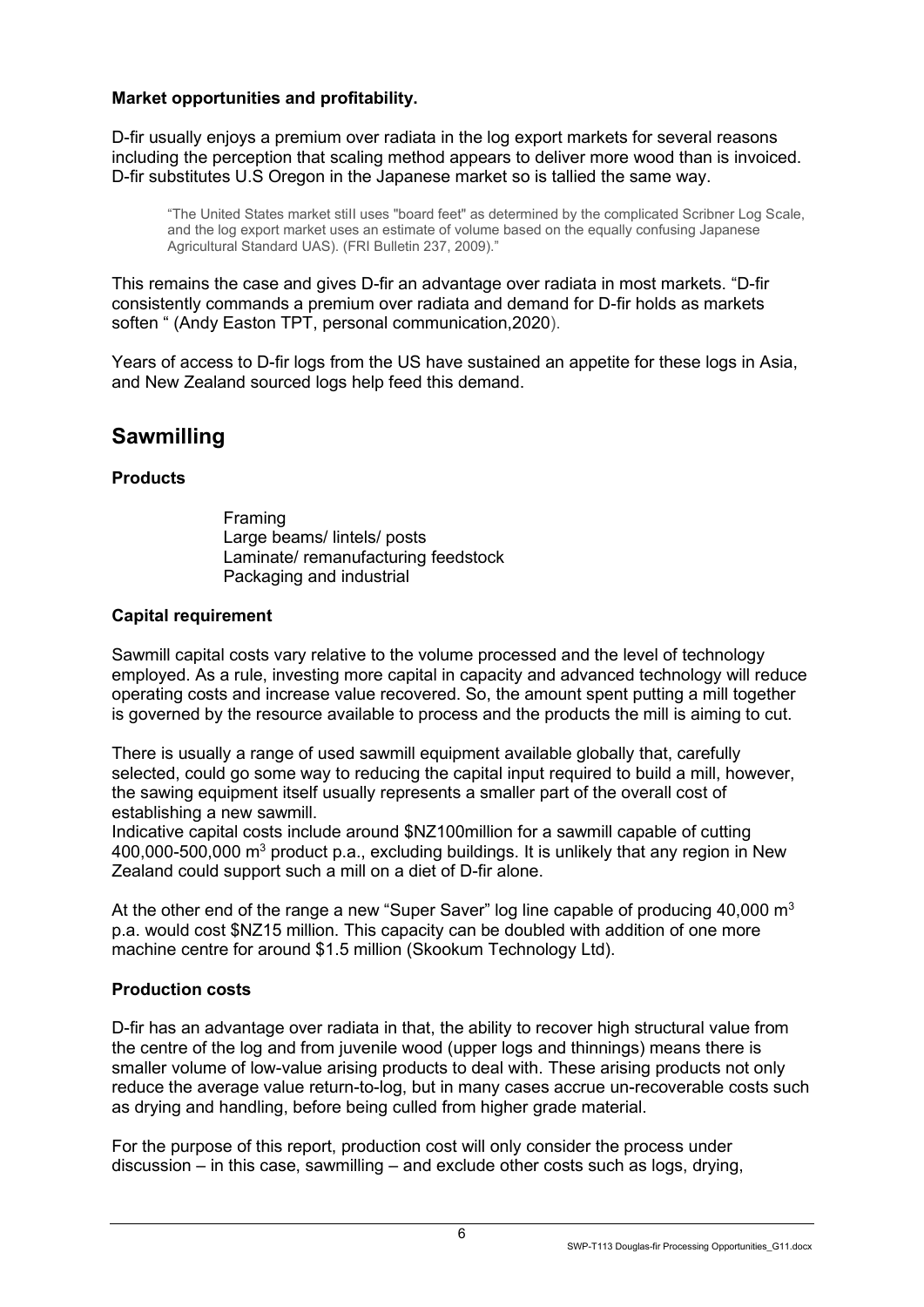machining and transport because they are not required for some products, or may vary according to mill location.

Estimated cost for a sawmill capable of  $400,000m^3$  p.a. range around \$40/m<sup>3</sup>. For a mill producing 40,000 $m<sup>3</sup>$  p.a. the cost is estimated to be around \$90/ $m<sup>3</sup>$ .

#### <span id="page-8-0"></span>**Suitability of Douglas fir**

D-fir is very suitable for structural products, much of the literature describes D-fir as having higher stiffness, strength, and stability properties than other common framing timbers.

One comparison of stiffness and strength in radiata and D-fir from data collected by ENSIS in the late 1990s from batches of visually graded, KD 90x45, states…

> "For the same general location, Douglas-fir shows a higher bending stiffness (varying between 1.5 to 3 GPa) compared to the equivalent radiata pine. In general, it can be stated that for any given region Douglas-fir is typically 2 units of GPa stiffer than radiata pine. These results are consistent with other more detailed studies of individual stands of radiata pine and Douglas-fir" [http://www.douglasfir.co.nz/\\_uploads/downloads/douglas-fir\\_strength.pdf](http://www.douglasfir.co.nz/_uploads/downloads/douglas-fir_strength.pdf)

A comparison of D-fir and radiata data from the work of Bier (1988, rev. Britten, 1999), supports this view, and also shows that D-fir stiffness to density relationship is considerably better than that of radiata while strength to density is similar.

|                                                                         | MoR (MPa) | MoE<br>(MPa) |
|-------------------------------------------------------------------------|-----------|--------------|
| Radiata 450-500 kg/m <sup>3</sup> (average 472)<br>$kg/m3$ )            | 93.69     | 9510         |
| Radiata 400-450 kg/m <sup>3</sup> (average<br>$425$ kg/m <sup>3</sup> ) | 79.36     | 7788         |
| D-fir average 427kg/m <sup>3</sup>                                      | 81 12     | 9159         |

Table 3. Relationship between density and MoR/MoE. From *Bier (1988 rev. Britten 1999)*

#### <span id="page-8-1"></span>**Market opportunities and profitability**

Douglas-fir retains a special place in most structural framing markets and is preferred by some customers and for some end uses.

In New Zealand, D-fir's market position suffered because of changes to the building code introduced in 2003 in response to problems with untreated wood in leaky buildings.

In April 2011, Amendment 7 to B2/AS1 of the building code was introduced and allows for the use of untreated D-fir as an "acceptable solution" in low/moderate risk situations where it is protected from wetting and weather. This change gave the market an effective alternative to H1.2 chemically treated pine for most house framing uses. There is still no "acceptable solution" provision for use of untreated D-fir framing in commercial or multi-dwelling applications, or for that matter in mass wood products used in buildings of this nature.

There are still opportunities for large section material in lintel, beam and post applications in New Zealand and Australia and D-fir is highly regarded for these uses. There are opportunities to sell D-fir into the market for engineered wood products such as glue-lam, CLT or OEL products.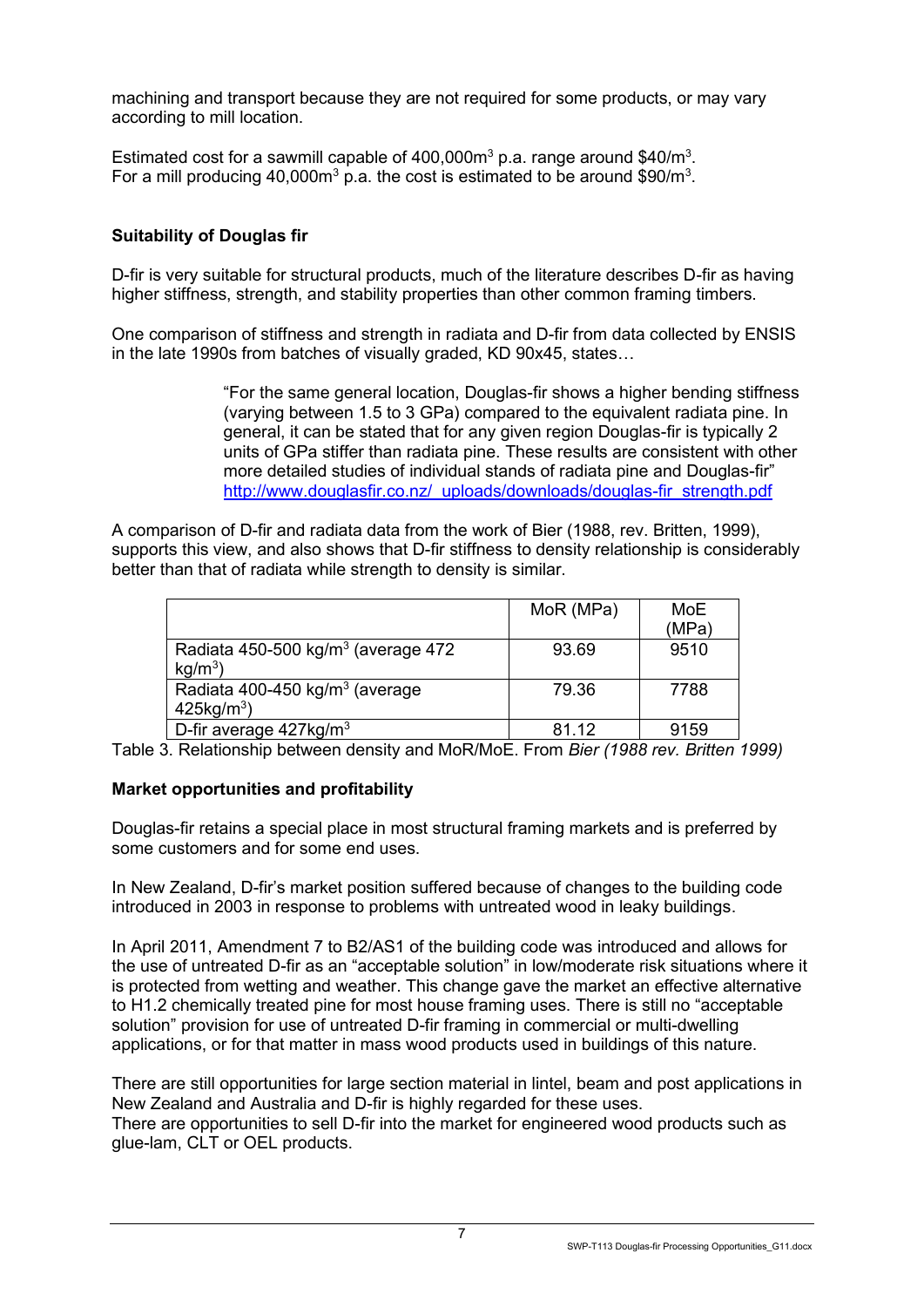In New Zealand especially, and in Australia to some extent, D-fir is often offered as an equivalent alternative to SG8 P. radiata and tends to be used mostly by those already accustomed to using it. Although there is plenty of evidence of higher stiffness in D-fir - and most promotional material mentions this - there is little evidence that this knowledge is used as an asset in the marketing of D-fir on the ground.

Most glue-lam and mass wood manufacturers spoken to, who have used D-fir have used it in exactly the same way they would P. radiata, i.e. buying SG8 to make GL8 without trying to leverage the stiffness benefits in design.

In 2019, SCION ran scenarios through their "Woodscape" modelling software in which they used the following table to generate a blended market price for the D-fir scenario. (Hall, Sargent, Riley, 2019).

| <b>Product</b>  | % of lumber vol | Price $($/m^3)$ | <b>Volume weighted</b><br>price |
|-----------------|-----------------|-----------------|---------------------------------|
| SG <sub>8</sub> | 56              | \$400.00        | \$224.00                        |
| No 2 Framing    | 16              | \$280.00        | \$44.80                         |
| Merch.          | 13              | \$310.00        | \$40.30                         |
| Industrial      | 11              | \$220.00        | \$24.20                         |
| Green packaging | 4               | \$191.26        | \$7.65                          |
| <b>Total</b>    | 100             |                 | \$340.95                        |

Table 4. Blended D-fir price (Hall, Sargent, Riley, 2019).

These prices are good reference points for comparison even though some markets have spiked in the last few months -the U.S. market commentator "Random Lengths" on Oct 2nd 2020, had Green D-fir listed at \$US857/mbf compared to \$US435 in the same week a year earlier. There may be opportunities to take advantage of this price increase in the short term, but it would be a brave company that based a business strategy on this being a sustainable position.

#### <span id="page-9-0"></span>**Scale economics**

We have used the "Woodscape" blended price from Table 4 in calculating scale economics rather than more recent market prices because of extremely high prices in the current market, and because we used the composite log price for the same period from WoodScape on the other side of the equation.

Table 5. shows the gross margin calculation for the two mills identified above, using the log purchase prices and blended ex-mill sales prices from WoodScape modelling done for SWP in 2019.

| <b>Mill scenario</b>                          | 40,000m <sup>3</sup> | 400,000m <sup>3</sup> |
|-----------------------------------------------|----------------------|-----------------------|
| Log Cost $\frac{\epsilon}{2}$ /m <sup>3</sup> | 192                  | 192                   |
| Chip price (\$/bdu)                           | 45                   | 45                    |
| Wood %                                        | 58%                  | 58%                   |
| Chip %                                        | 25%                  | 25%                   |
| Wood cost-chip value                          | 311.64               | 311.64                |
| Milling cost( $\frac{\xi}{m^3}$ )             | 90                   | 40                    |
| <b>Total wood cost</b>                        | 401.64               | 351.64                |
|                                               |                      |                       |
| Blended sale price $(\frac{\epsilon}{m^3})$   | 340.95               | 340.95                |
| <b>Gross margin</b>                           | $-15%$               | $-3%$                 |

Table 5. Gross margin calculation based on WoodScape log and wood prices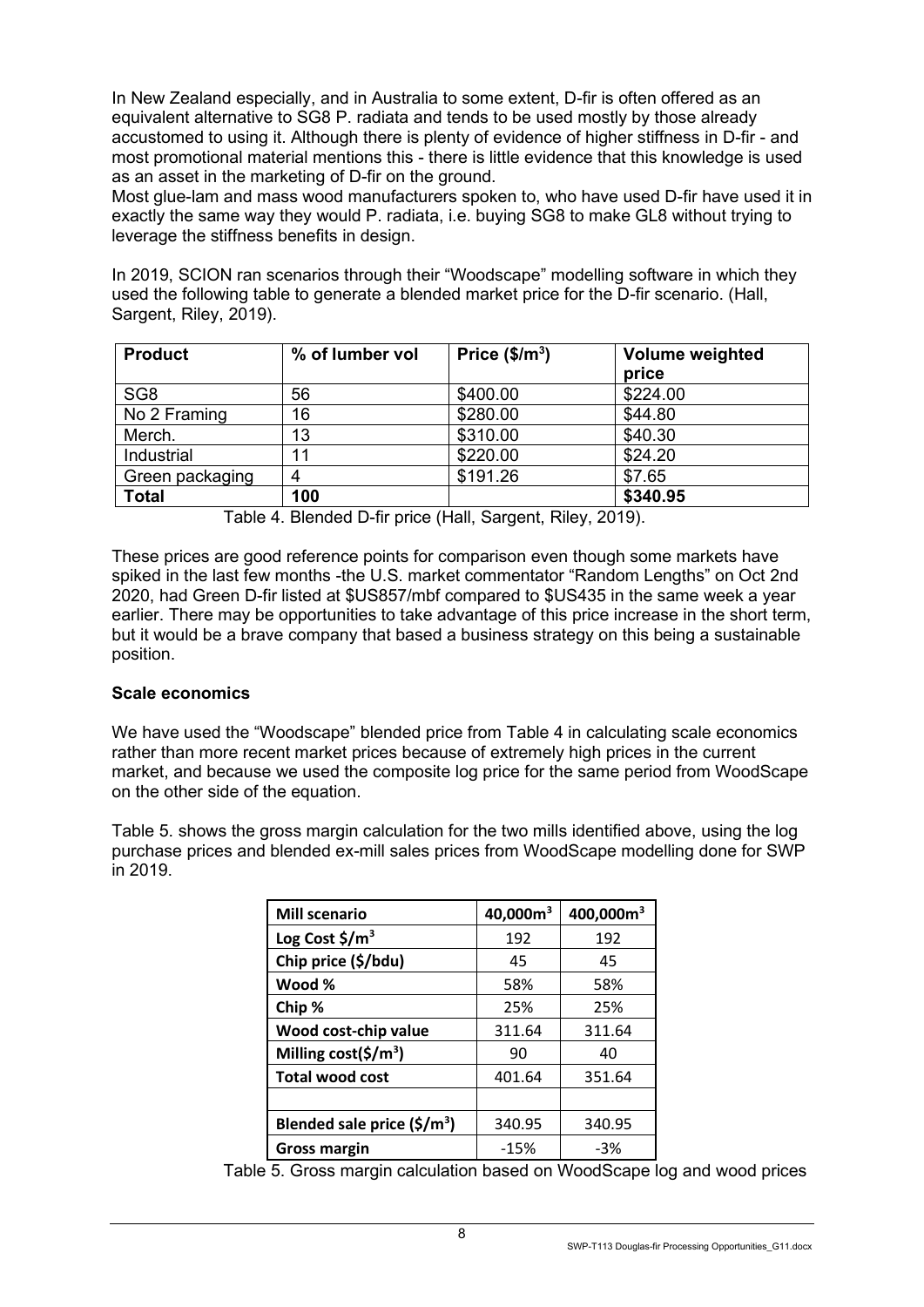Table 5 suggests that to be worthwhile D-fir sawmillers need access to specialist high value markets or have further value adding processes and this seems to be the case with all the Dfir sawmillers spoken to.

# <span id="page-10-0"></span>**Glue Lamination**

In the past Douglas-fir has been used for large size beams because large cross section D-fir was available from several mills in both Islands cutting 60+ year-old logs. From here a market developed for laminated beams engineered to span larger gaps than a 12x4 was appropriate for. On 9<sup>th</sup> March 2003, the Building Industry Authority issued BIA directive 23, requiring that treated timber be used for all consents issued from 1 April 2004, this directive effectively removed untreated D-fir from the available "acceptable solutions".

In April 2011, Amendment 7 to B2/AS1 once again permitted the use of D-fir in enclosed situations with low risk of leakage. However, glue laminators spoken to state that 90% of the market is supplied with treated pine products regardless of end use.

As discussed previously, D-fir offers opportunities to design stiffer components with less wood by selecting stiffer wood. Engineer designed products such as glue-lam should be well placed to take advantage of these opportunities.

With some exceptions, those producers that are machine stress grading D-fir are largely only supplying SG8 grade and are not segregating material that could grade at SG10 or higher, so there is no ready supply of higher stress grades that would allow engineers to take advantage of the extra stiffness D-fir can offer.

#### <span id="page-10-1"></span>**Capital and Production costs**

Glue lamination technology ranges from very low tech, manually loaded and unloaded clamp presses with manual glue application, to fully automated presses with very low labour requirements and glue cure accelerators such as heat or radio frequency generators. As a general rule of thumb, the more generic a product is the greater the need to reduce production costs in order to be competitive. There is a considerable opportunity in this market for bespoke solutions that while smaller in scale offer opportunities to generate more margin. These products also usually require more design and engineering cost, and products are usually priced on a cost-plus basis.

#### <span id="page-10-2"></span>**Market and profitability**

The market for glue laminated products is split into two major sections.

- There is a section making and distributing standardised products such as door and window lintels which are commonly used and can be manufactured in standard sizes to a few specifications. To be competitive in this sector the producer needs to be efficient and cost effective.
- The other section of this market consists of bespoke engineered solutions to problems of varying complexity. Buyers in this market are looking solutions to specific engineering problems and are looking for quality of both design and production, functional reliability, and aesthetic qualities. Often wood and glue are the vehicles used to achieve a particular aesthetic effect and are an insignificant part of the price the buyer is prepared to pay.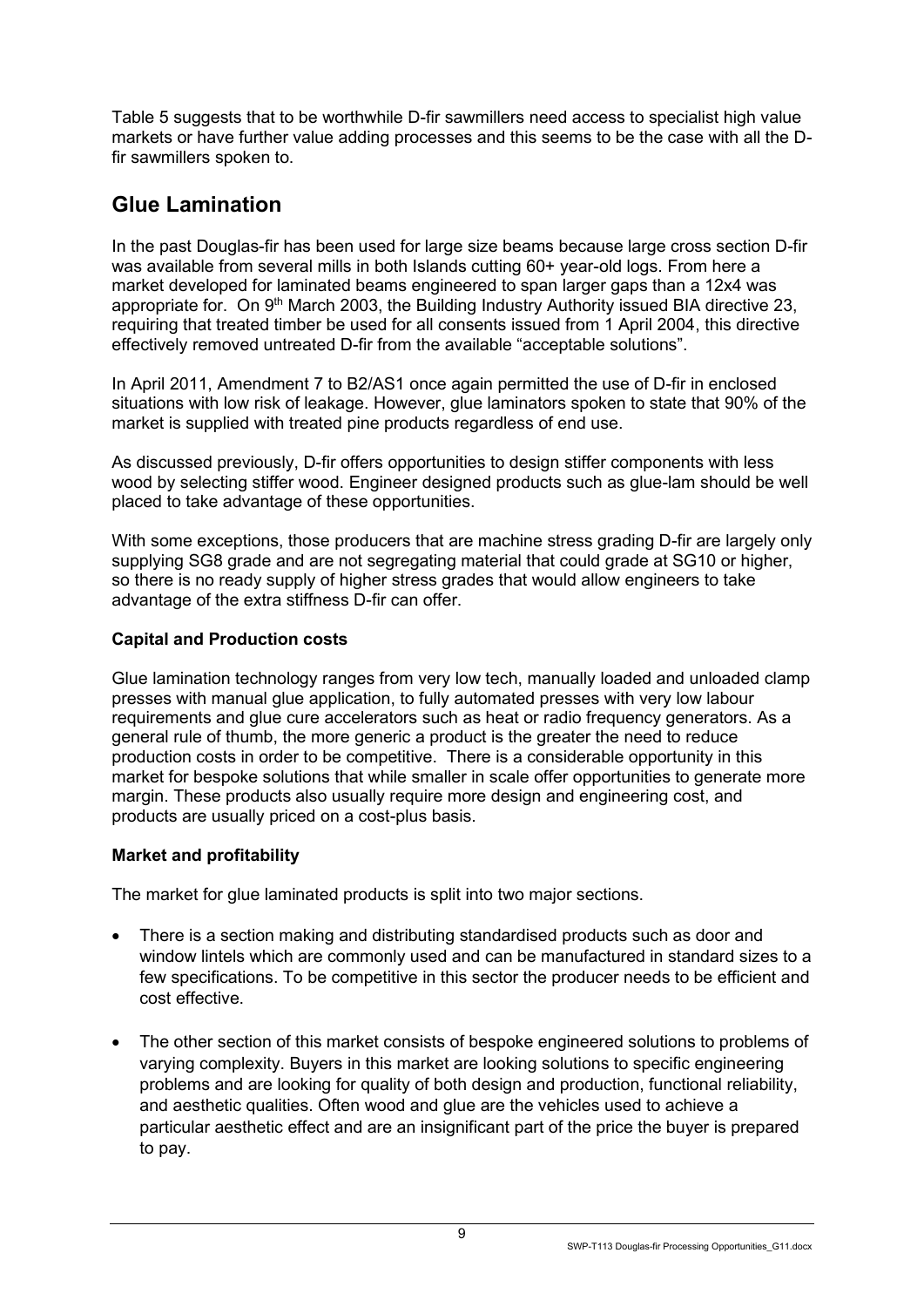

Fig1. Glue lamination used in a beach bar, Phu Quoc. Tran Duc Homes

#### <span id="page-11-0"></span>**Suitability of D-fir**

The durability and stiffness characteristics discussed previously mean that D-fir is very well suited to indoor applications, especially in one off designs where stiffness characteristics could offer the opportunity to make components in smaller sections than may be the case with other woods.

It is easy to prepare for gluing and glues well with all commonly used glue formulations.

### <span id="page-11-1"></span>**Veneer**

We have not investigated options for using D-fir veneer in structural applications such as ply or LVL because this veneer is usually cut on rotary laths and the difference in early/latewood density…. "makes the species (when fast-grown) inferior for peeling for plywood or veneer" (FRI Bulletin 237, 2009).

However, there are products on the international market that use (especially quarter-sawn) D-fir veneer for its appearance characteristics. There may be opportunities available for quarter-sawn and horizontally sliced veneered products for D-fir that will increase the value of both the D-fir and the substrate. There are many products on the market consisting of high-quality veneers overlaid on low value substrates. These products have not been examined in this exercise.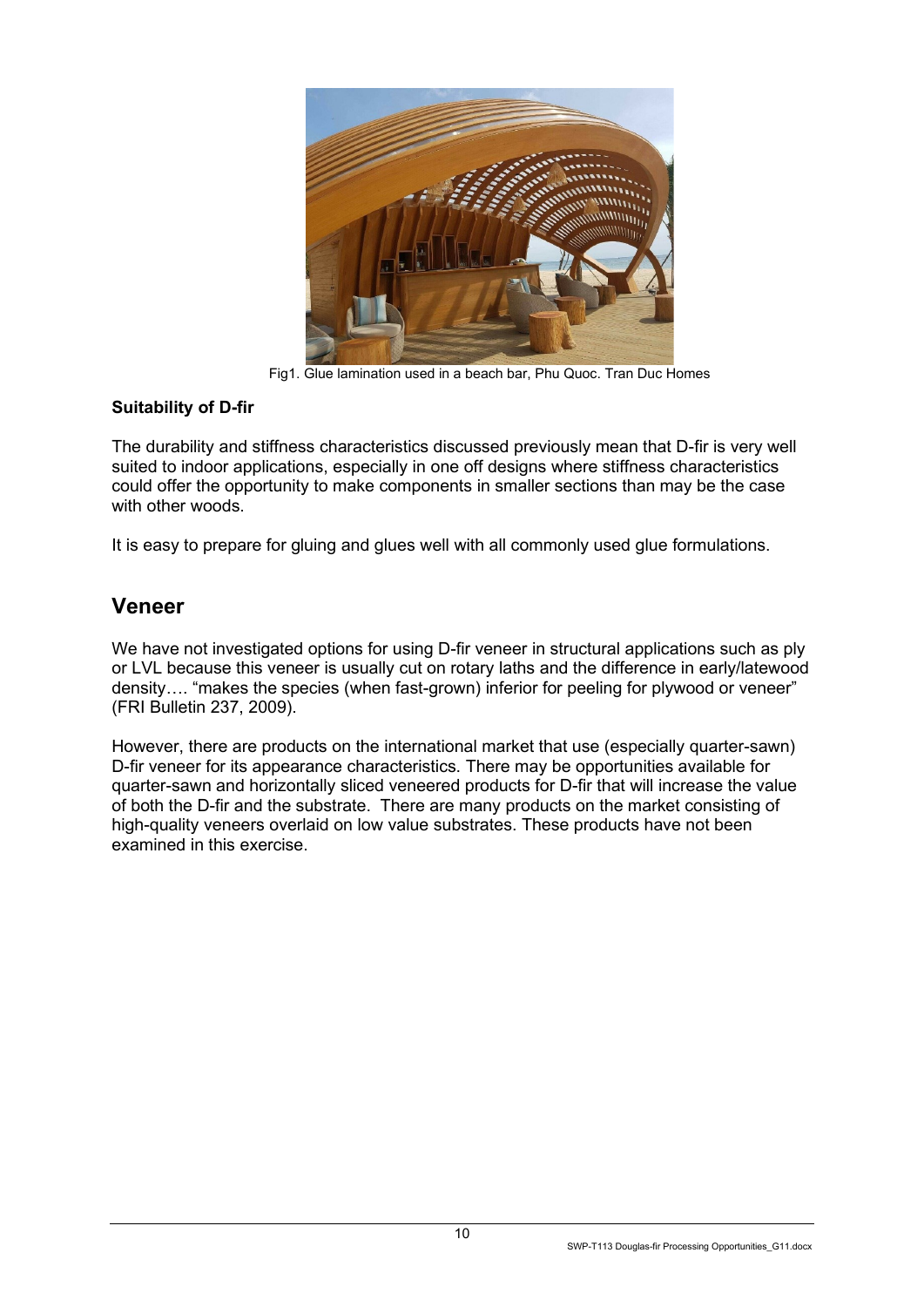# <span id="page-12-0"></span>**Cross Laminated Timber**



Cross lamination of pieces of solid wood assembled in crossed layers is a method of prefabricating large structural panels of solid wood. In the last 10 years it has grown in favour with those intent on using wood for the construction of multi-level buildings. Up to five or six stories the overall performance of buildings constructed this way depend on the integrity of the fastenings, after this the limiting factors are in the wood properties, especially stiffness. (Minghao Li, personal communication 23 Sept 2020).

D-fir has been successfully and regularly, used for manufacture of CLT in New Zealand since the first such commercial plant was commissioned in 2014.

#### <span id="page-12-1"></span>**Capital costs**

The first CLT plant in New Zealand was built for Xlam and comprised a single vacuum press configuration. Such a press these days is has a budget cost of around \$NZ3.5mill and if run, 24 hours/ 6 days a week it could be expected to produce around  $15,000m^3$  p.a. (R. Jack, W&R Jack, personal communication, June 2020).

At the top end of the range a large mechanical press is expected to cost around \$NZ40mill and produce up to 100,000m<sup>3</sup> p.a. (R. Jack, personal communication, June 2020).

#### <span id="page-12-2"></span>**Operation costs**

The higher capital cost option includes more automation and consequently reduces labour cost. As with glue lamination, the material costs for wood and glue remain the same for each option and the opportunities to reduce cost lie in supply chain optimisation, labour input, and material utilisation.

Material utilisation has a much greater impact in CLT than in glue-lam because of the requirement to tailor billet make-up for optimum recovery of the panels required to be cut from the billet. If this is not done well there can be a high and costly waste component.

Estimates for vacuum-press based operation include \$300/ $m<sup>3</sup>$  production costs and \$170/ $m<sup>3</sup>$ glue cost for a typical 3 ply billet of 90mm.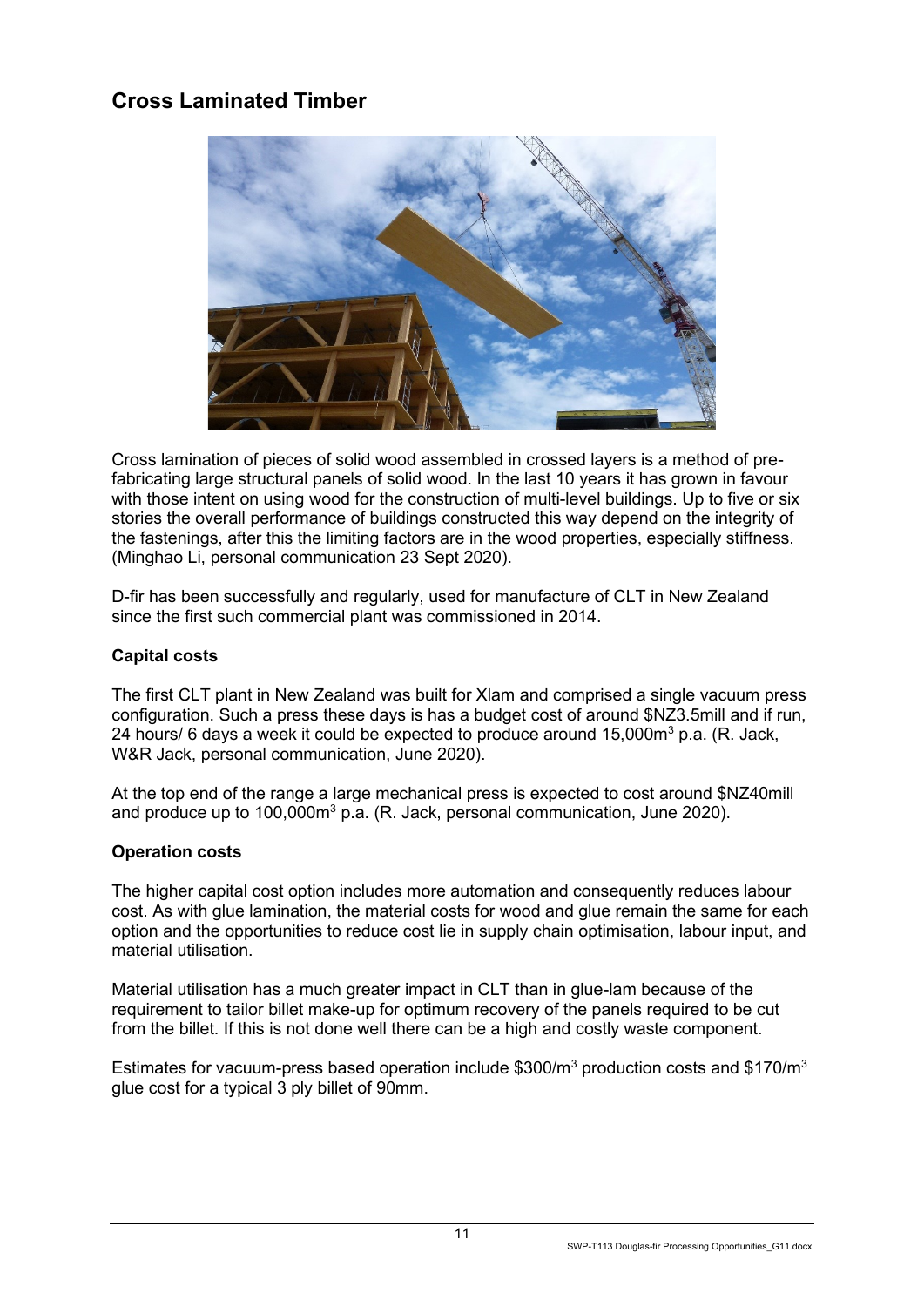#### <span id="page-13-0"></span>**Market opportunities**

Increasingly the construction industry, at all levels, is seeking solutions that are environmentally friendly and wooden products are leading the solutions with the lowest environmental impact. Innovative technologies such as CLT are at the cutting edge of alternative products for these builders. Driven by increasing environmental awareness, governments and regulatory authorities are favouring and actively supporting wood building solution to the point that some government funded projects are required to consider woodbased options in the project planning process.

Currently all CLT used in New Zealand needs to be imported from Australia or elsewhere and the back-log of demand is considerable. Demand for this technology is overwhelming with one designer spoken to saying he is getting inquiries up to  $1000m^3$  of mass timber every other week.

#### <span id="page-13-1"></span>**Suitability of D-fir**

Those spoken to in this industry attest that D-fir performs just as well in service as radiata, although one respondent expressed concern that D-fir appears to shrink more and produce gaps in panel faces and a sharp sounding phenomenon known as "whip cracking" as it heats and cools.

D-fir glues and presses as well as radiata and similar grade feedstock from either species will produce panels of similar performance in all respects.

Wood performance in rolling shear tests (Li, et. al., 2018) and performance of fixing systems (Li & Brown, 2019) proves to be as good as that of radiata pine.

Perhaps the last word on this subject should lie with Minghao Li who conducted many destructive tests on CLT panels and fixing systems and professes "I prefer D-fir because I think it looks better".



340x45 GL8 OEL

## <span id="page-13-2"></span>**Optimised Engineered Lumber**

Optimised engineered lumber (OEL™) is a proprietary process for producing structural construction elements by

- cutting lower value logs into 1m lengths
- cutting laths from these logs,
- sorting and selecting the laths by grade sonically
- finger jointing similarly graded pieces
- laminating in an order that optimises strength and stiffness characteristics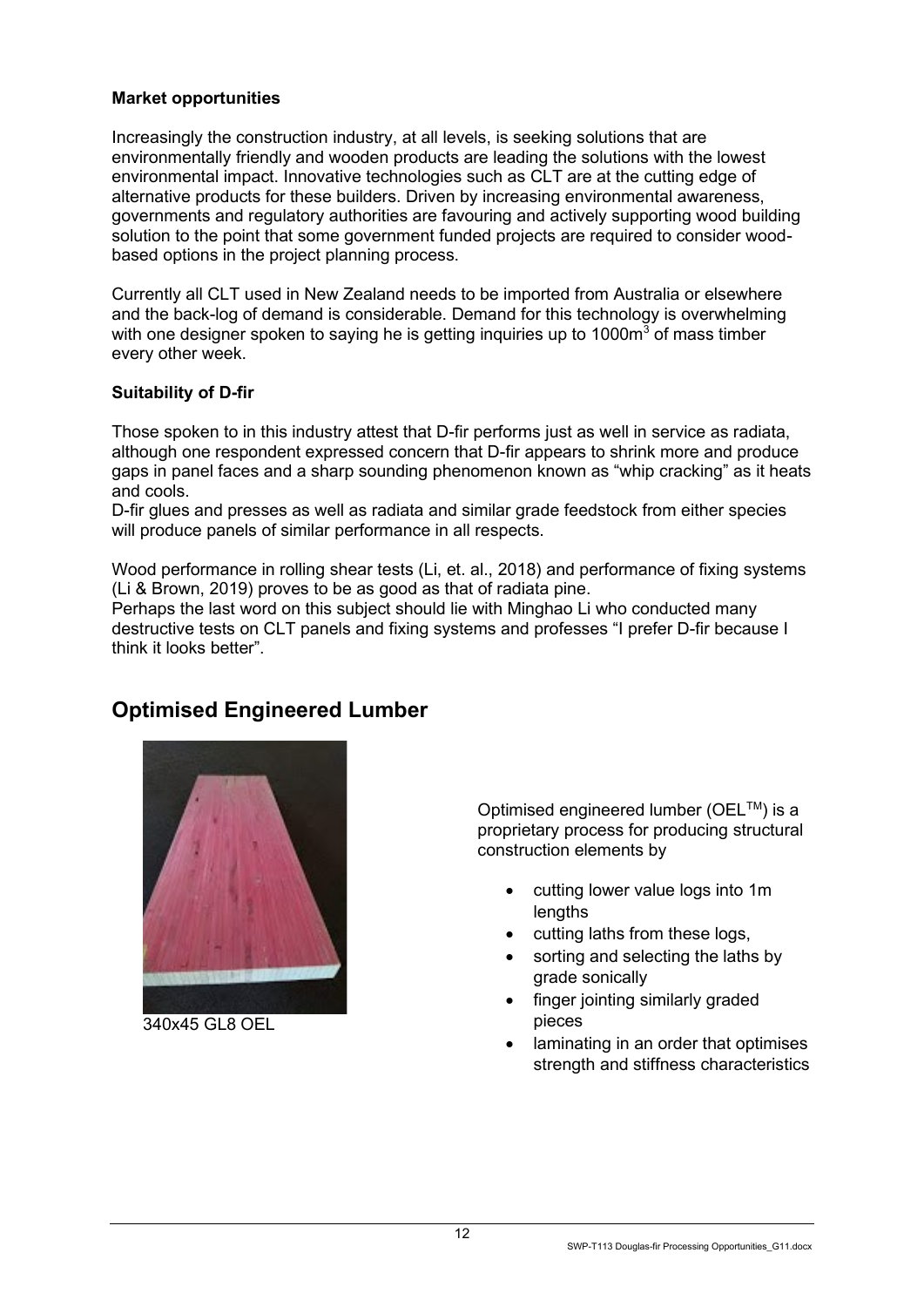The patents for this process are owned by Wood Engineering Technology Ltd (WET), which operates a trial plant in Gisborne in order to commercialise the process and develop market.

In 2016 SWP, SCION and WET combined to trial the use of wood cut from young (15-year-old) Douglas -fir thinnings (Gaunt 2016). They found that wood from such logs re-assembled in this way could yield a product that exceeded SG8 characteristic strength properties described in NZS3603.

#### <span id="page-14-0"></span>**Capital Costs**

The cutting and processing technology employed in the production of  $OEL^{TM}$  is highly automated and complex. The plant currently operating and the process itself is still in the development phase so it is difficult to establish what the final overall capital cost of a larger scale commercial plant might look like.

#### <span id="page-14-1"></span>**Operating costs**

Operating costs of a developmental plant are likely to be a poor predictor of full-scale operation costs. So, we are not willing to speculate.

#### <span id="page-14-2"></span>**Market and profitability**

As with capital and operating expenses, the developmental nature of current production makes it very difficult to establish consistency and surety of supply. As production stabilises and these things improve it will be easier to gauge the size and nature of market opportunities for these products. The products are certified to the grades they achieve and are ready substitutes for solid wood components currently used and are likely to have more consistency and predictability in performance.

WET's own analysis of the economics of the trial show that supplying feedstock from D-fir thinnings produced a lower cost alternative to radiata and this could give a D-fir based OEL™ product advantages over a similar product from radiata in the market, however we have not been able to independently verify the economics of this process.

# <span id="page-14-3"></span>**ACKNOWLEDGEMENTS**

In compiling this report, I posed hundreds of questions to dozens of individuals. I am grateful for their time, the openness of their responses and their willingness to share information, and the guidance they supplied. These people included manufacturers, foresters, design engineers, researchers, technical and operations people, specifiers, machinery suppliers, sales people and plant and business managers.